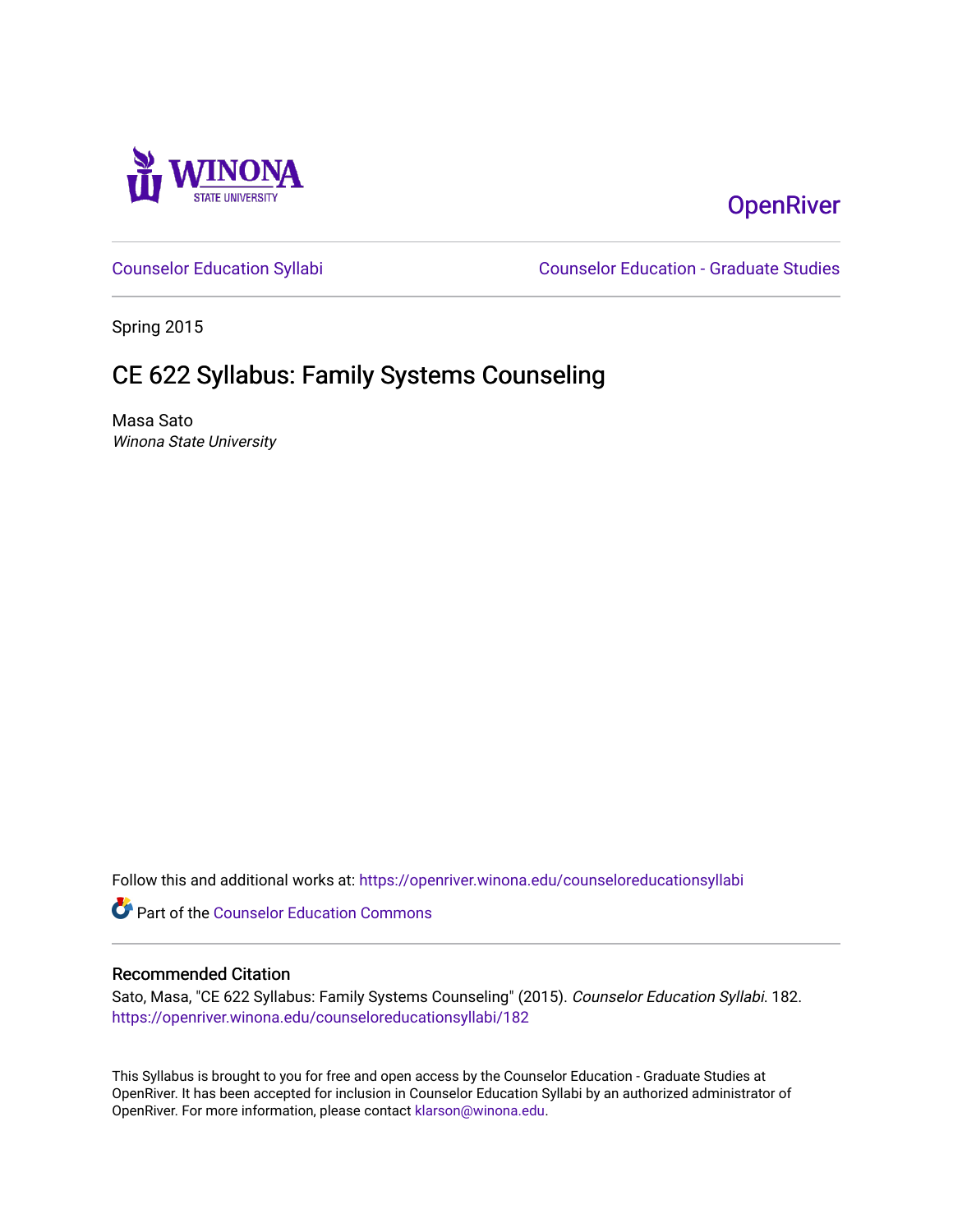

Winona State University Counselor Education Department CE622: Family Systems Counseling Spring 2015

**Instructor:** Masa Sato, Assistant Professor, Ed.D., LMFT, LADC Office Location: WSU-Rochester EA 209, 859 30<sup>th</sup> Ave. SE, Rochester, MN 55904 **Phone:** (507) 285-7481, Fax: (507) 285-7170 **E-mail:** [msato@winona.edu](mailto:msato@winona.edu) **Office Hours:** Mondays, Tuesdays, & Wednesdays (Rochester), 2 to 5 PM, or by appointment

## **GENERAL COURSE INFORMATION**

**Course Information:** Mondays, 5:00 to 8:00 PM, WSU-Rochester, East Hall 121

**Course Description:** The purpose of the course is to introduce students to the theory, assessment techniques and intervention strategies used in the practice of family systems counseling. The focus of the course will be on building a theoretical base for understanding and applying family systems counseling strategies and techniques. Didactic and experiential learning will provide students with the opportunity to apply and integrate knowledge and skills gained through reading, lectures and videos. **Prerequisites:** CE 601; Admission to WSU Counselor Education program

**Text:** Nichols, M. (2014). The Essentials of Family Therapy ( $6<sup>th</sup>$  ed.). Boston: Pearson. ISBN-10: 0205922449, ISBN-13: 978-0205922444

#### **Course Objectives:**

- 1. Build a knowledge base for understanding the theory & practice of systems counseling.
- 2. Develop an understanding of the role of the family in the development of the individual.
- 3. Become familiar with the role of the therapist in family systems counseling.
- 4. Increase knowledge of one's own family of origin.
- 5. Become aware of the developmental process involve in the "normal" family life cycle.
- 6. Become knowledgeable in ethical practice in practicing family systems counseling.
- 7. Become familiar with strategies and techniques for working with families from a variety of ethnic and/or cultural backgrounds.
- 8. Learn techniques for working with family strengths.

## **CACREP Standards**

Section II-G-1-Professional Orientation and Ethical Practice—studies that provide an understanding of all of the following aspects of professional functioning:

a. history and philosophy of the counseling profession;

b. professional roles, functions and relationship with other human service providers, including strategies for interagency/interorganization collaboration and communications;

f. professional organizations, including membership benefits, activities, services to members and current issues;

g. professional credentialing, including certification, licensure, and accreditation practices and standards, and the effects of public policy on these issues;

j. ethical standards of professional organizations and credentialing bodies, and applications of ethical and legal considerations in professional counseling.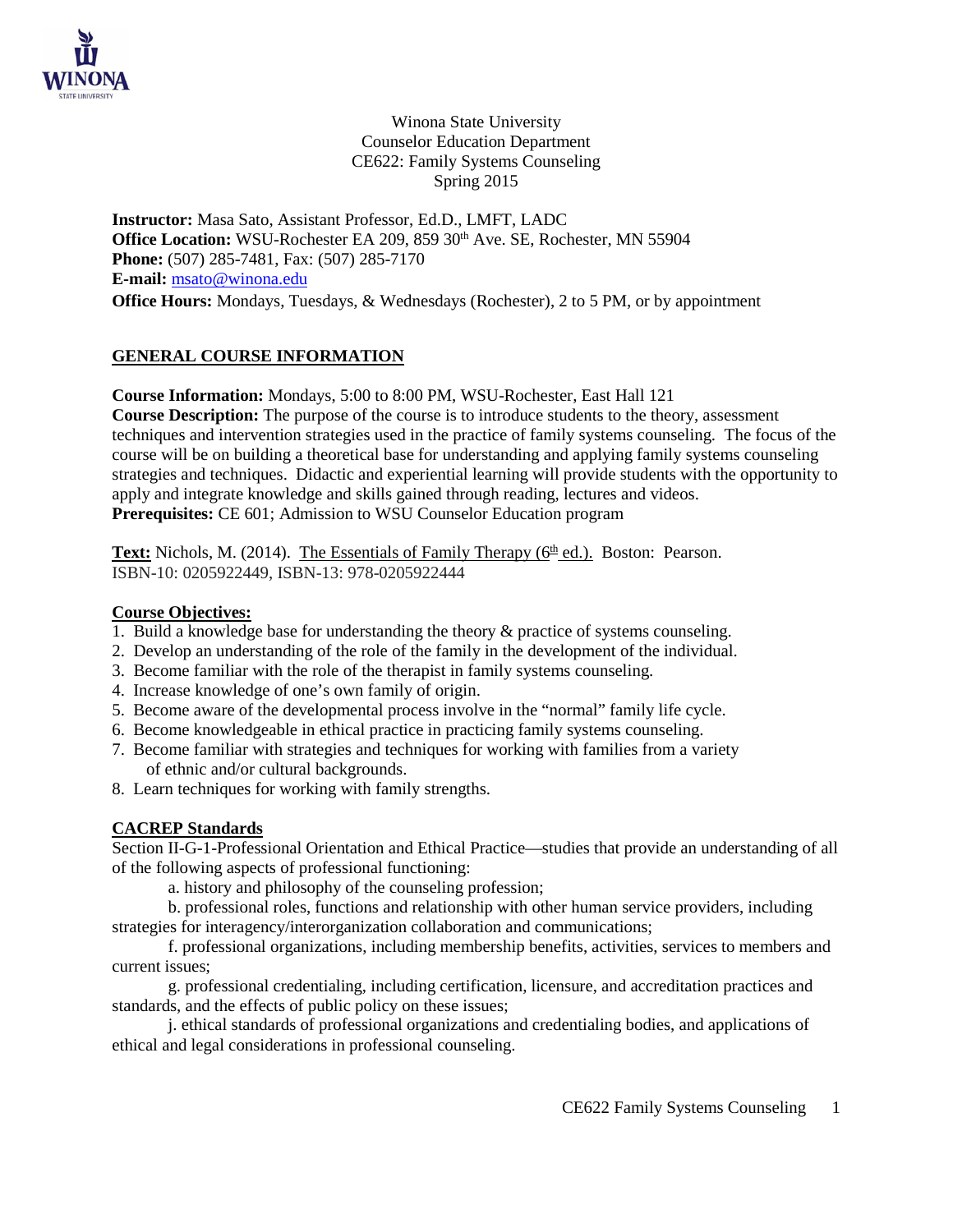

Section II-G-2—Social and Cultural Diversity—studies that provide an understanding of the cultural context of relationships, issues, and trends in a multicultural society, including all of the following:

a. multicultural and pluralistic trends, including characteristics and concerns within and among diverse groups nationally and internationally;

d. individual, couple, family, group, and community strategies for working with and advocating for diverse populations, including multicultural competencies.

Section II-G-3-Human Growth and Development—studies that provide an understanding of the nature and needs of persons at all developmental levels and in multicultural contexts, including all of the following:

a. theories of individual and family development and transitions across the life span;

h. theories for facilitating optimal development and wellness over the life span.

Section II-G-5-Helping Relationships

e. a systems perspective that provides an understanding of family and other systems theories and major models of family and related interventions.

#### **Course Requirements and Grading:**

**1. Attendance (25 points):** Attendance in class is critical to benefit from the course. Students are expected to attend and contribute to the class by presenting their ideas, reactions, questions and concerns in relation to class discussions. Students are *required to attend all class sessions.* If a student is going to miss a class based on an emergency, it is expected that the student will contact the instructor prior to the class or ASAP. The materials of a missed week need to be made up if a student does not wish to lose up to 20 points. Please ask the instructor for more information. If it is necessary to miss more than one class for any reason, the student should withdraw from this course.

Weather could interfere with class at times. Make smart decisions about the weather and travel and consult instructor before class time if possible regarding absences. In addition to the WSU homepage and local TV alerts, the instructor will provide updates about cancellations via e-mail by 3 p.m. on the day of class. Absences due to extreme weather conditions will not result in points taken off the final grade.

Participation in classroom activities is essential for learning the concepts in this course. Small group activities, assigned readings and class discussions will serve as the foundation for achieving course learning outcomes. Students are expected to prepare for class by completing all readings and exercises assigned as scheduled prior to the class meeting. Students are expected to bring the main textbook to each class meeting.

**2. Clinical Application Paper** (160 points: 20x8): In class, students will review the video, "Aftermeth." You will individually draw genogram of the family portrayed in the film. You will then work with your partner to complete the genogram. This genogram will be the basis for your clinical application papers (CAPs) in class. You will apply each family systems theory to the "Aftermeth" family and complete CAP in an assigned week.

**3. Relationship Interaction Analysis and Paper (75 points: 10/15/50):** In class, you and your partner will identify, describe patterns of relationship interactions of two video clips, and submit them in class  $(10/15)$ .

For the paper, you are to identify a relationship or communication challenge between yourself and another person in your life. You will observe the sequential pattern of relationship interactions from family systems perspective. The instructor is most interested in the students' analytical process, including your observation and understanding of the interactions, your hunch about the other person's perspective on the challenge, and your perspective on your part in this feedback loop (i.e. your contribution to the

CE622 Family Systems Counseling 2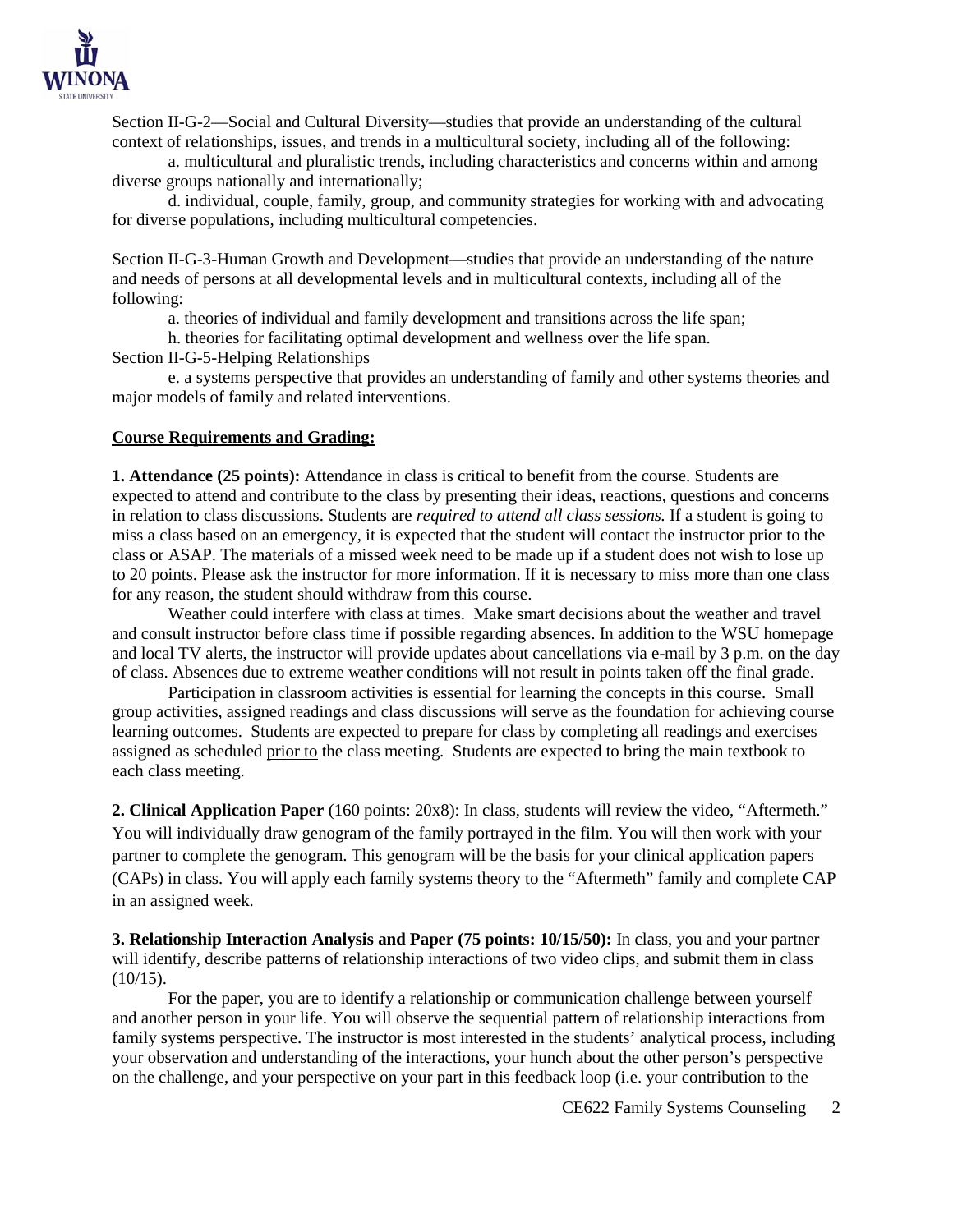

challenge). Based on your understanding of the way you contribute to the feedback loop, you are to find a way to step aside of the old pattern or try a new way of interacting with the person regardless of the way the other person talks and acts. You may apply some of the counseling skills you have learned in the past such as active listening and/or family therapy strategies you learn in this class. Please be aware that you are not to provide therapy and that the established pattern may not change quickly when you try a new way of interacting for a few weeks at least. Based on all the information you gained, you will write a paper to describe the history and nature of the relationship, analyze the pattern of interactions, and reflect the experience with a new way of interacting and its result. A body of the paper needs to be doublespaced and 5-page long (50).

**4. Genogram Project (100 points):** It is important for a counselor to develop an awareness of your selfof-counselor in relation to your family of origin. In order to be an effective counselor, you are to interview your own family members in order to know their childhood stories and current perspectives on their relationships with their children, parents, siblings, and extended family. You are encouraged to interview as many family members as possible. Based on the information and perspectives you gain, you are to draw a comprehensive genogram of your family including at least three generations. If you have a child(ren), it will be four generations. This genogram will include all the crucial information such as the family members, the qualities of their relationships, education, career, race/culture/ethnicity, religion, mental health, addiction, medical issues, and any significant life events (50). You are then to write an autobiographical reflection paper that discusses how your family has influenced and shaped you as a family member and a future counselor. The discussion will include any intergenerational patterns or family events that impacted you profoundly. The body of your paper needs to be double-spaced 6-7 pages long (50).

**5. Mock Family Counseling (65 points):** Students will identify a family whom they know well and whose life is impacted by a challenge. They write a case scenario based on the family's life story. They will first construct a family genogram and write a case scenario based on their knowledge. Please be mindful of confidentiality and alter identifiable information when you write a case scenario. However, they may make up information if they do not have sufficient information. The case scenario will be 1-2 pages long to give enough information for each role. You are then to recruit students in class and inform them of roles of the family members they are to play (15).

Another student counselor will counsel this family without the knowledge of the family history and challenge. One student will have two 25-minute sessions with the same family. This will be recorded for your review. Once these two sessions are completed, you will write a reflection paper that describes family dynamics such as a presenting problem, identified client, and family dynamics such as interactional patterns, roles, rules, boundaries, hierarches, attempted solutions, and dominant discourses. You then analyze the dynamics, conceptualize the case, hypothesize the problem, and formulate interventions based on any of family therapy theory in mock family counseling and the paper in addition to reflecting your experience as a family counselor. The body of this paper needs to be at least doublespaced 5-page long. This paper is due a week from the day you complete your second family session (50).

**6. Journal Article Critique (25 points):** Students are responsible for identifying a topic of your interest related to client or student population you plan to work with and locating one scholarly article that discusses a family systems approach to the issue of your choice. Students will read the article and write a paper that is a 4-5 page (includes the title page and reference page), double-spaced critique which should contain the following: One or more paragraph summarizing the article, one or more paragraph describing the pros and cons of the article, and one or more paragraph discussing your opinion of the article. Papers must be submitted via the Drop Box in D2L. This paper needs to be written in the APA format. Be careful of plagiarizing which is basically not citing what someone else has said.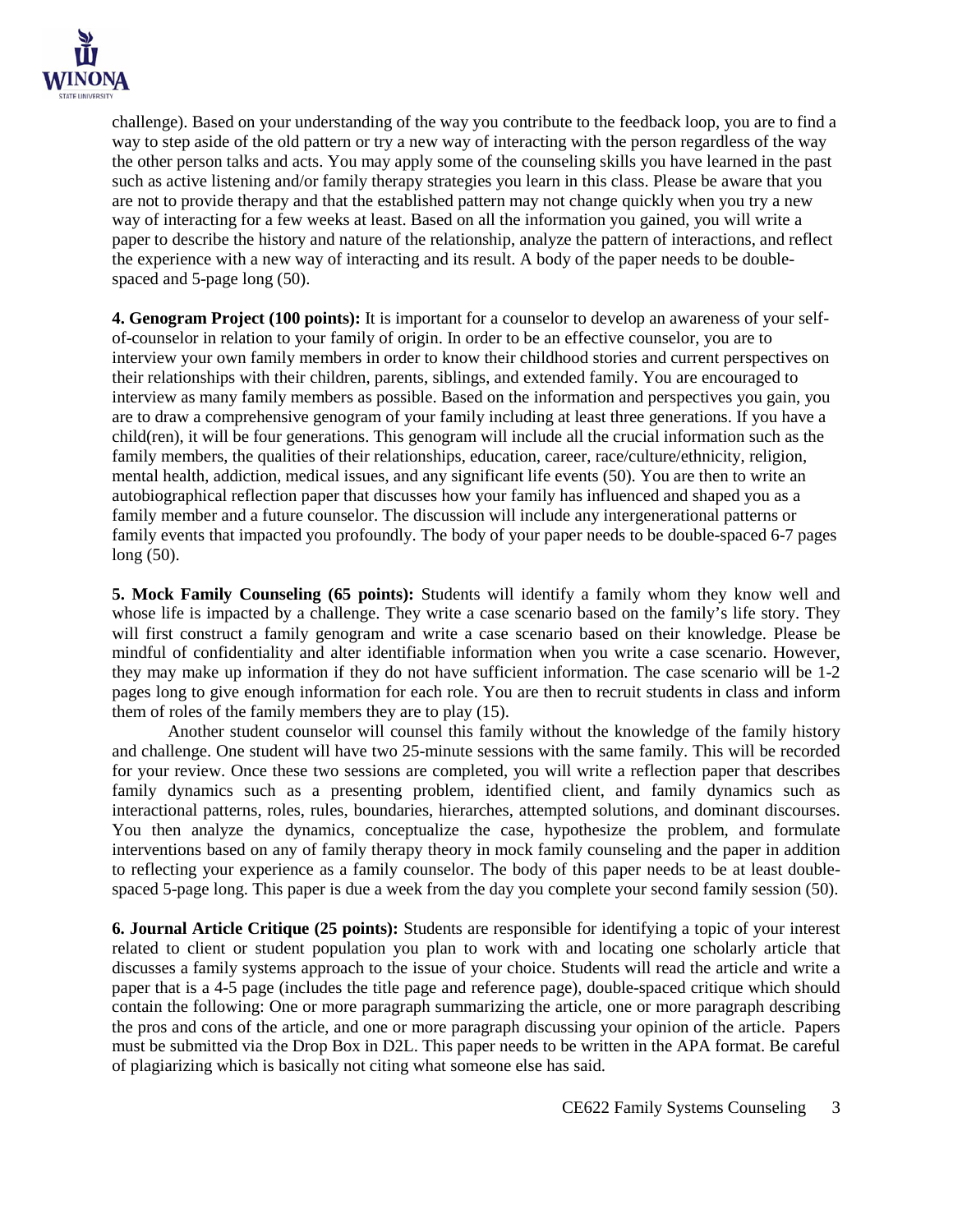

#### **COURSE REQUIREMENTS**

| #     | <b>Assignment</b>                        | <b>Related Scoring Rubric</b> | <b>Points Possible</b> |
|-------|------------------------------------------|-------------------------------|------------------------|
|       | Attendance/Participation                 |                               | 25                     |
| 2     | CAP(x8)                                  |                               | 160(20x8)              |
| 3     | <b>Relationship Interaction Analysis</b> |                               | 75 (10/15/50)          |
| 4     | Genogram Project                         |                               | 100                    |
|       | Mock family Counseling                   |                               | 65(15/50)              |
| 6     | Journal Article Critique                 |                               | 25                     |
| Total |                                          |                               | 450                    |

#### **Policy on Late or Unfinished Assignments:**

Late work is not accepted except in extreme circumstances and with prior permission of instructor. IMPORTANT: A grade of incomplete (IP) will not be awarded except under extraordinary circumstances such as prolonged illness. If such circumstances arise, it is the student's responsibility to notify the instructor immediately.

#### **Scoring Rubrics**

#### 1. Attendance and Participation

| <b>Criteria</b>                       | 52<br><b>Extinguished</b><br>$25 - 22.5$                                                                      | 57<br><b>Proficient</b><br>22.5-20                                                                                                                                                       | 52<br><b>Basic</b><br>$20-17.5$                                                                                                                                                       | 52<br><b>Non-Performance</b><br>$17.5 - 0$                                                                                                                                                                |
|---------------------------------------|---------------------------------------------------------------------------------------------------------------|------------------------------------------------------------------------------------------------------------------------------------------------------------------------------------------|---------------------------------------------------------------------------------------------------------------------------------------------------------------------------------------|-----------------------------------------------------------------------------------------------------------------------------------------------------------------------------------------------------------|
| Participation reflection and          | Regularly asks<br>questions or gives<br>Individual responses that indicate<br>knowledge of class<br>material. | gives responses that indication<br>reflection, some knowledge of responses that indicate<br>class material.                                                                              | familiarity with class material. with topics for class.                                                                                                                               | Occasionally asks questions or Rarely asks questions or gives Does not ask questions or give<br>responses that indicate familiarity                                                                       |
| $\blacksquare$ Group<br>Participation | Usually actively<br>participates in small<br>group activities.                                                | Reluctantly participates in<br>small group activities.                                                                                                                                   | Rarely participates in small<br>group activities.                                                                                                                                     | Does not participate in small<br>group activities.                                                                                                                                                        |
| Attendance                            | Attends every class. Is<br>always on time and<br>stays until the end of<br>class.                             | Misses one class, turns in<br>make up paper that reflects<br>analysis, synthesis and<br>evaluation of subject matter.<br>Is usually on time and usually<br>stays until the end of class. | Misses more than one class:<br>makes up classes by writing a<br>paper with an analysis.<br>synthesis and evaluation of<br>subject matter. Occasionally<br>comes late or leaves early. | Misses more than one class; does<br>not make up missed classes with<br>a paper that indicates analysis,<br>synthesis and evaluation of<br>subject matter. Frequently comes<br>late or leaves class early. |

#### 3. Relationship Interaction Analysis

| <b>Content of</b><br>Paper                          | ▽<br>Level 4<br>50-45 points                                   | ▽<br>Level 3<br>$45-40$ points                                    | ▽<br>Level 2<br>$40-35$ points                                              | ▽<br>Level 1<br>$35-0$ points                  |
|-----------------------------------------------------|----------------------------------------------------------------|-------------------------------------------------------------------|-----------------------------------------------------------------------------|------------------------------------------------|
| ▼Statements of Statements of<br><b>interactions</b> | interactions are clear<br>and concise                          | Interactions are clear but<br>excessively wordy                   | Statements of interactions are<br>vague.                                    | Statements of interactions are<br>not present. |
| <sup>₩</sup> Integration of<br>information          | Information is well<br>integrated; easy to<br>follow           | Information is somewhat<br>integrated, and difficult to<br>follow | Information is minimally<br>integrated and difficult to<br>follow           | Information is not integrated                  |
| $\Psi$ Family<br><b>Systems</b><br>perspective      | Basic family systems<br>perspective is utilized<br>and evident | Basic family systems<br>perspective is present                    | Family systems perspective is<br>minimally present and difficult<br>to find | Family systems perspective is<br>not present   |

CE622 Family Systems Counseling 4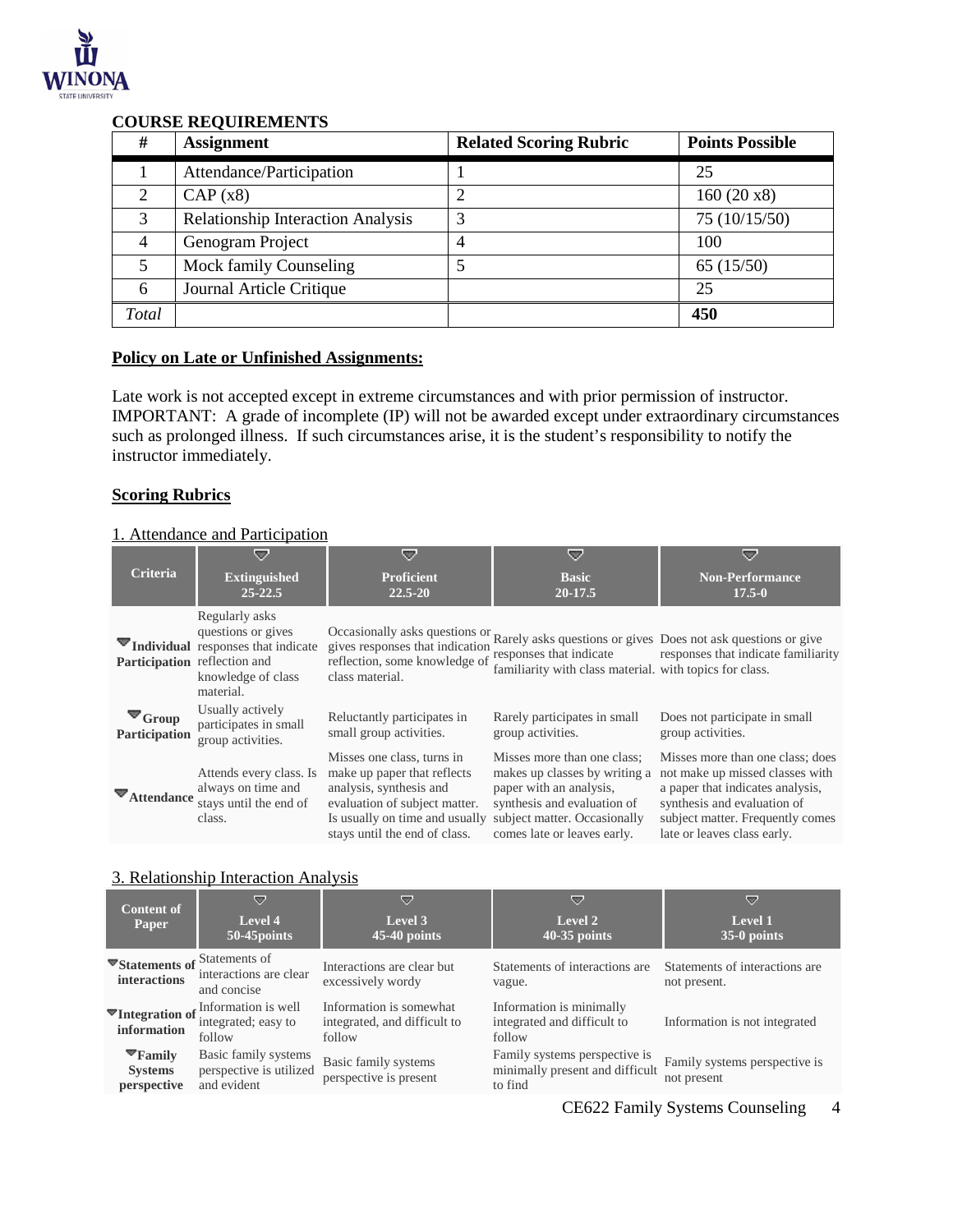

|                                  | Paper flows; is<br>▼Writing Style interesting and easy to<br>read and understand | Flow of paper is good but<br>difficult to follow.                                                          | Flow of paper is poor and<br>difficult to follow                                                            | Flow of paper is vague and<br>disconnected.                                                                 |
|----------------------------------|----------------------------------------------------------------------------------|------------------------------------------------------------------------------------------------------------|-------------------------------------------------------------------------------------------------------------|-------------------------------------------------------------------------------------------------------------|
| <b>Spelling</b>                  | $\blacktriangleright$ Grammar & No grammatical or<br>spelling errors             | Less than 5 grammatical and/or Less than 10 grammatical<br>spelling errors.                                | and/or spelling errors.                                                                                     | More than 10 grammatical<br>and/or spelling errors.                                                         |
| <b>▼Length and</b><br>timeliness | Within approximate<br>page limitation;<br>handed in on time                      | More than 2 page longer or<br>shorter than approximate page<br>limitation and/or less than 1<br>days late. | More than 3 pages longer or<br>shorter than approximate page<br>limitation and/or less than 2<br>days late. | More than 4 pages longer or<br>shorter than approximate page<br>limitation and/or more than 4<br>days late. |

# 4. Genogram Project

|                                                                | $\overline{\nabla}$                                                                | $\overline{\nabla}$                                                                                        | ▽                                                                                                           | $\overline{\nabla}$                                                                       |
|----------------------------------------------------------------|------------------------------------------------------------------------------------|------------------------------------------------------------------------------------------------------------|-------------------------------------------------------------------------------------------------------------|-------------------------------------------------------------------------------------------|
| Genogram                                                       | Level 4                                                                            | Level 3                                                                                                    | Level <sub>2</sub>                                                                                          | Level 1                                                                                   |
|                                                                | $46-50$ points                                                                     | $40-45$ points                                                                                             | 36-35 points                                                                                                | 35 or less points                                                                         |
| Genogram Accuracy Totally accurate                             |                                                                                    | Fewer than 5 errors                                                                                        | Fewer than 10 errors.                                                                                       | More than 10 errors                                                                       |
| <b>Example 5 Tenogram Notes/</b><br><b>Family Introduction</b> | Excellent notes and/or<br>complete family<br>introduction with<br>complete details | Very good notes and<br>or/family introduction very<br>good with some details                               | Incomplete notes and/or<br>incomplete family<br>introduction with few details.                              | Notes missing and/or<br>incomplete family<br>introduction with very<br>few or no details. |
| $\overline{\nabla}$<br>Genogram<br><b>Narrative/Analysis</b>   | $\overline{\nabla}$<br>Level 4<br>41-45 points                                     | $\overline{\nabla}$<br>Level 3<br>36-40 points                                                             | $\overline{\nabla}$<br>Level 2<br>$31-35$ points                                                            | $\overline{\nabla}$<br>Level 1<br>30 or less points                                       |
| ▼Self-understanding Clearly stated                             |                                                                                    | Briefly stated.                                                                                            | Vaguely stated.                                                                                             | Not present.                                                                              |
| <b>▼Impact on self</b><br>as a counselor                       | Clearly stated                                                                     | Briefly stated.                                                                                            | Vaguely stated.                                                                                             | Not present.                                                                              |
| <b>Executer Exercise</b> issues                                | Clearly stated                                                                     | Briefly stated.                                                                                            | Vaguely stated.                                                                                             | Not present.                                                                              |
| $\Pi$ Influence of<br>intergenerational<br>patterns            | Clearly stated                                                                     | Briefly stated.                                                                                            | Vaguely stated.                                                                                             | Not present.                                                                              |
| ▼Additional<br>information                                     | Present and clearly<br>stated                                                      | Present and briefly stated.                                                                                | Present and vaguely stated.                                                                                 | Not present.                                                                              |
| <sup>₩</sup> Synthesis of<br>information                       | Information completely<br>integrated.                                              | Information well integrated.                                                                               | Information fairly integrated. No integration evident.                                                      |                                                                                           |
| <b>▼Personal meaning</b>                                       | Clearly stated                                                                     | Briefly stated.                                                                                            | Vaguely stated.                                                                                             | Not present.                                                                              |
| <b>▼Personal learning</b>                                      | Clearly stated                                                                     | Briefly stated.                                                                                            | Vaguely stated.                                                                                             | Not present.                                                                              |
| U<br><b>Writing Skills</b>                                     | $\overline{\nabla}$<br>Level 3<br>5 points                                         | $\overline{\nabla}$<br>Level <sub>2</sub><br>4 point                                                       | $\overline{\nabla}$<br>Level 1<br>$0-3$ points                                                              |                                                                                           |
| <b>Exercise</b> structure                                      | Excellent sentence<br>structure throughout<br>paper.                               | Good sentence structure<br>throughout the paper.                                                           | Fair sentence structure<br>throughout the paper.                                                            |                                                                                           |
| <b>▼Thought patterns</b>                                       | Thoughts consistently<br>easy to understand.                                       | Thoughts mostly easy to<br>understand.                                                                     | Thoughts are frequently<br>difficult to understand                                                          |                                                                                           |
| $\mathbf{\nabla}$ Grammar                                      | Fewer than 5 grammar<br>and spelling errors.                                       | Fewer than 10 grammatical<br>and spelling errors.                                                          | More than 10 grammar and<br>spelling errors.                                                                |                                                                                           |
| $\mathbf{v}_{\text{Length}}$                                   | 6-7 page limitation;<br>handed in on time                                          | More than 2 page longer or<br>shorter than approximate<br>page limitation and/or less<br>than 1 days late. | More than 3 pages longer or<br>shorter than approximate<br>page limitation and/or less<br>than 2 days late. |                                                                                           |

# 5. Mock Family Counseling

| <b>Criteria</b>                        | ≂                | ≂                  | $\overline{\phantom{a}}$            | ▽                         |
|----------------------------------------|------------------|--------------------|-------------------------------------|---------------------------|
|                                        | Level 4          | Level 3            | Level 2                             | Level 1                   |
|                                        | $25-22.5$ points | $22.5 - 20$ points | $20-17.5$ points                    | $17.5-0$ points           |
| $\mathbf{\nabla}$ Basic<br>microskills | Competent        | Sufficient         | Adequate, but need more<br>practice | Inadequate or incompetent |

CE622 Family Systems Counseling 5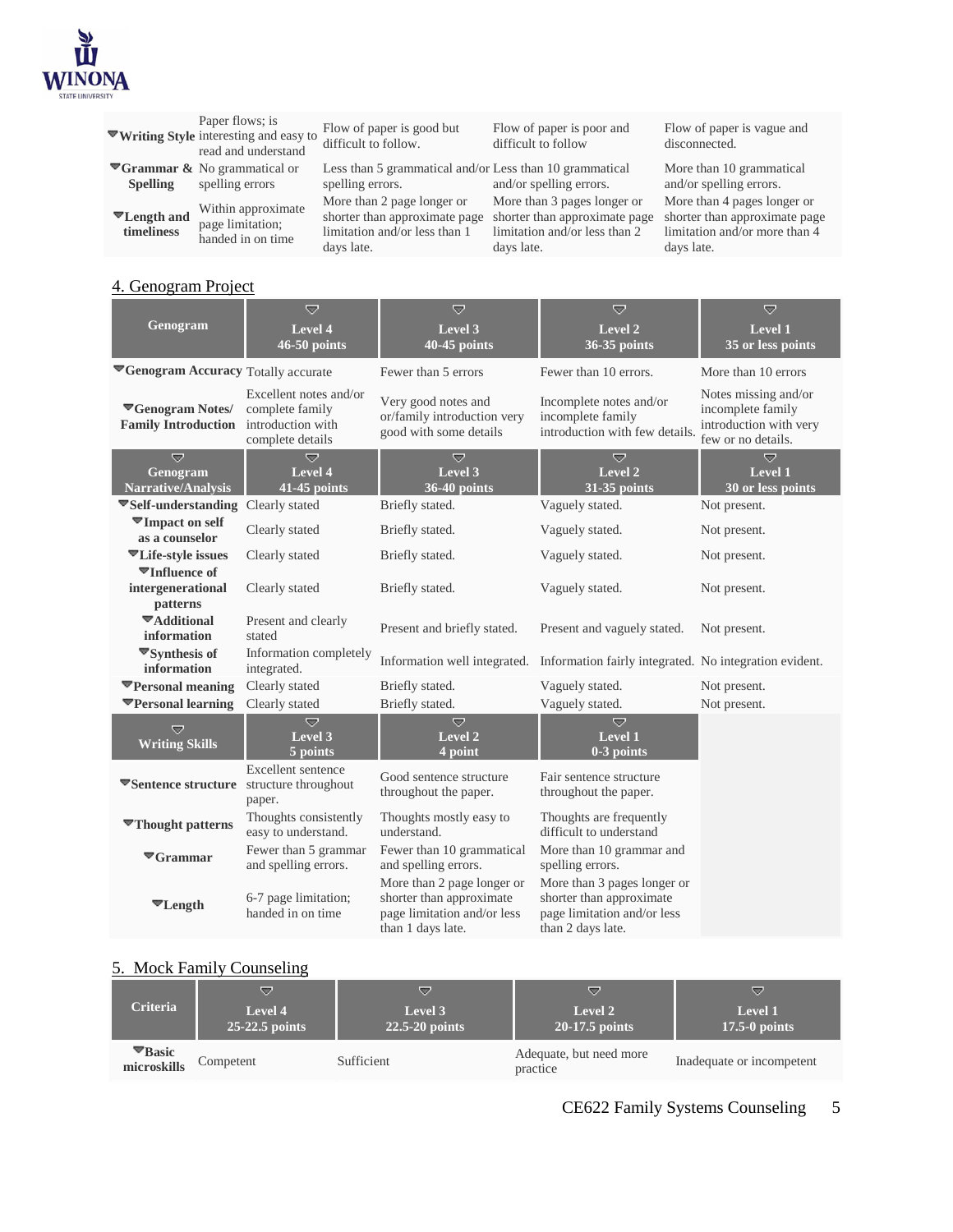

| ▼<br><b>Managing</b><br>complexity                                 | Stay calm and focused                                              | Gets a little anxious and<br>overwhelmed with info, but stay<br>grounded | Gets rather anxious and<br>overwhelmed                             | Gets anxious and<br>overwhelmed, so not present<br>with a family |
|--------------------------------------------------------------------|--------------------------------------------------------------------|--------------------------------------------------------------------------|--------------------------------------------------------------------|------------------------------------------------------------------|
| $\blacktriangledown$ Systems<br>counseling                         | Systems approaches are<br>evident and correctly<br>used.           | Systems approaches are<br>somewhat evident and used<br>correctly.        | Systems approaches are<br>barely evident and used<br>correctly.    | Systems approaches are not<br>evident and not used correctly.    |
| $\P$ flow and<br>structure<br>$\blacktriangledown$ Time<br>keeping | Session flows smoothly<br>and is well structured<br>$20-30$ minute | Session flows okay and is<br>somewhat structured<br>Less than 20 minutes | Session is disjointed and<br>disorganized.<br>Less than 15 minutes | No flow and structure are.<br>evident.<br>Less than 10 minutes   |
|                                                                    |                                                                    |                                                                          |                                                                    |                                                                  |

| <b>Content of</b><br>Paper                                       | ≂<br>Level 4<br>$25-22.5$ points                                                        | ≂<br>Level 3<br>$22.5 - 20$ points                                                                         | ▽<br>Level 2<br>$20-17.5$ points                                                                            | $\overline{\phantom{a}}$<br>Level 1<br>$17.5-0$ points                                                      |
|------------------------------------------------------------------|-----------------------------------------------------------------------------------------|------------------------------------------------------------------------------------------------------------|-------------------------------------------------------------------------------------------------------------|-------------------------------------------------------------------------------------------------------------|
| $\blacktriangledown$ Integration of $\frac{1}{2}$<br>information | Information is well<br>integrated; easy to<br>follow                                    | Information is somewhat<br>integrated, and difficult to<br>follow                                          | Information is minimally<br>integrated and difficult to<br>follow                                           | Information is not integrated                                                                               |
| $\Psi$ Family<br><b>Systems</b><br>perspective                   | Basic family systems<br>perspective is utilized<br>and evident                          | Basic family systems<br>perspective is present                                                             | Family systems perspective is<br>minimally present and difficult<br>to find                                 | Family systems perspective is<br>not present                                                                |
|                                                                  | Paper flows; is<br><b>▼Writing Style</b> interesting and easy to<br>read and understand | Flow of paper is good but<br>difficult to follow.                                                          | Flow of paper is poor and<br>difficult to follow                                                            | Flow of paper is vague and<br>disconnected.                                                                 |
| <b>Spelling</b>                                                  | $\blacktriangledown$ Grammar & No grammatical or<br>spelling errors                     | Less than 5 grammatical and/or Less than 10 grammatical<br>spelling errors.                                | and/or spelling errors.                                                                                     | More than 10 grammatical<br>and/or spelling errors.                                                         |
| <b>▼Length and</b><br>timeliness                                 | Within approximate<br>page limitation;<br>handed in on time                             | More than 2 page longer or<br>shorter than approximate page<br>limitation and/or less than 1<br>days late. | More than 2 pages longer or<br>shorter than approximate page<br>limitation and/or less than 2<br>days late. | More than 4 pages longer or<br>shorter than approximate page<br>limitation and/or more than 4<br>days late. |

# 2. Journal Article Critiques

| 52<br><b>Extinguished</b><br>25-22.5 points                                              | 57<br><b>Proficient</b><br>$22.5 - 20$ points      | 57<br><b>Basic</b><br>20-17.5 point                      | 57<br><b>Non-Performance</b><br>$17.5-0$ points                                |
|------------------------------------------------------------------------------------------|----------------------------------------------------|----------------------------------------------------------|--------------------------------------------------------------------------------|
| Relevance to Clearly relevant.                                                           | Somewhat relevant                                  | Vaguely relevant.                                        | Not relevant.                                                                  |
| Well articulated in<br>student's own words.                                              | Fairly well articulated in<br>student's own words. | Somewhat well articulated:<br>some "foreign" vocabulary. | Extensive vocabulary repeated<br>from article; student's words<br>not evident. |
| Pros and cons present;<br>well stated and well<br><b>Cons of Article</b><br>thought out. | well stated and fairly well<br>thought out.        | fairly well stated and fairly<br>well thought out.       | Either pros or cons missing;<br>poorly stated.                                 |
| Thoughtful and well<br>articulated.                                                      | Somewhat thought out or<br>poorly articulated.     | Either poorly thought out or<br>poorly articulated.      | Poorly thought out and poorly<br>articulated; or completely<br>missing.        |
|                                                                                          |                                                    |                                                          | Pros and cons present; fairly Either pros or cons missing;                     |

#### Grade Scale

A=450-406 (90-100%) B=405-361 (80-90%) C=360-316 (70-80%) F=below 270 (<60%)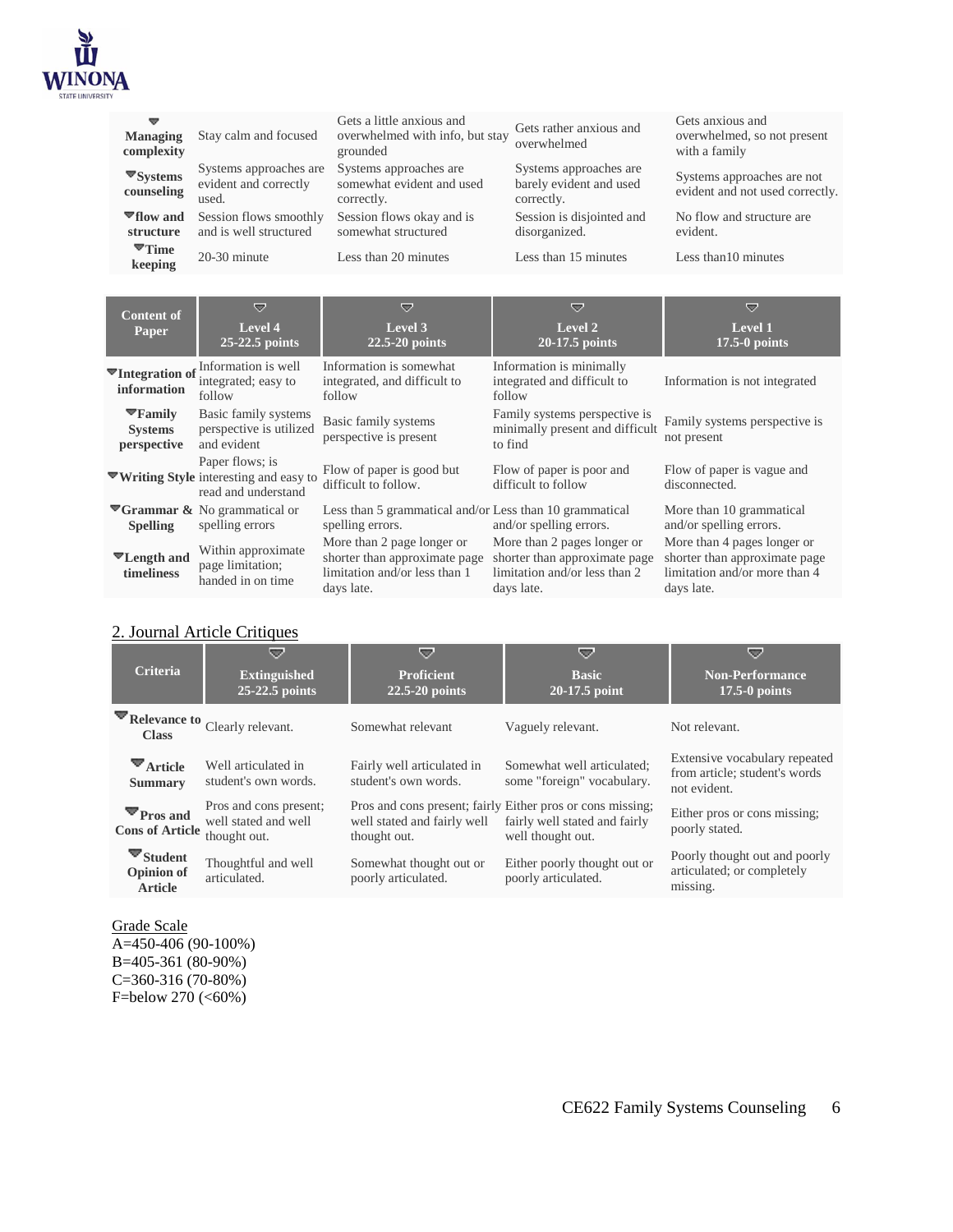

|          | <b>Tentative Course Schedule</b>                                                       |                                   |
|----------|----------------------------------------------------------------------------------------|-----------------------------------|
| Session: | Topic                                                                                  | Readings/Assignment Due           |
| 1/12/15  | Syllabus, The Foundations of Family Therapy                                            | Chapter 1                         |
| Week 1   |                                                                                        |                                   |
|          |                                                                                        |                                   |
| 1/19/15  | <b>No Class - Martin Luther King Day</b>                                               |                                   |
| Week 2   |                                                                                        |                                   |
|          |                                                                                        |                                   |
| 1/26/15  | The Evolution of Family Therapy                                                        | Chapter 2                         |
| Week 3   |                                                                                        |                                   |
|          |                                                                                        |                                   |
| 2/2/15   | Basic Techniques of Family Therapy                                                     | Chapter 3                         |
| Week 4   | Aftermeth (video) CAP Genogram/discussion.                                             |                                   |
|          |                                                                                        |                                   |
| 2/9/15   | The Fundamental Concepts of Family Therapy                                             | Chapter 4                         |
| Week 5   | CAP genogram and family mobile                                                         |                                   |
|          |                                                                                        |                                   |
| 2/16/15  | <b>Bowen Family Systems Therapy</b>                                                    | Chapter 5                         |
| Week 6   | CAP <sub>1</sub>                                                                       |                                   |
| 2/23/15  | <b>Strategic Family Therapy</b>                                                        | Chapter 6                         |
| Week 7   | CAP <sub>2</sub>                                                                       |                                   |
|          |                                                                                        |                                   |
| 3/2/15   | <b>Structural Family Therapy</b>                                                       | Chapter 7                         |
| Week 8   | CAP <sub>3</sub>                                                                       |                                   |
|          |                                                                                        |                                   |
| 3/9/15   | <b>No Class - Spring Break</b>                                                         |                                   |
| Week 9   |                                                                                        |                                   |
|          |                                                                                        |                                   |
| 3/16/15  | <b>Experiential Family Therapy</b>                                                     | Chapter 8                         |
| Week 10  | CAP <sub>4</sub>                                                                       | <b>Interaction Analysis Paper</b> |
|          |                                                                                        |                                   |
| 3/23/15  | Psychoanalytic Family Therapy, CAP 5                                                   | Chapter 9                         |
| Week 11  | Mock family counseling 1: Kristin                                                      |                                   |
|          |                                                                                        |                                   |
| 3/30/15  | Cognitive-Behavior Family Therapy, CAP 6                                               | Chapter 10                        |
| Week 12  | Mock family counseling 2: April                                                        | Genogram Project                  |
|          |                                                                                        |                                   |
| 4/6/15   | Family Therapy in the Twenty-First Century, CAP 7                                      | Chapter 11                        |
| Week 13  | Solution-Focused Therapy                                                               | Chapter 12                        |
|          | Mock family counseling 3: Amanda                                                       |                                   |
|          |                                                                                        |                                   |
| 4/13/15  | Narrative Therapy, CAP 8                                                               | Chapter 13                        |
| Week 14  | Mock family counseling 4:                                                              |                                   |
|          |                                                                                        |                                   |
| 4/20/15  | <b>Integrative Models</b>                                                              | Chapter 14                        |
| Week 15  | <b>Comparative Analysis</b>                                                            | Chapter 15                        |
|          |                                                                                        | Journal Article Critique          |
| 4/27/15  |                                                                                        |                                   |
| Week 16  | Research on Family Intervention                                                        | Chapter 16                        |
|          |                                                                                        |                                   |
| 5/4/15   | No class - Finals Week                                                                 |                                   |
| Week 17  |                                                                                        |                                   |
|          | Note: This schedule is tentative and subject to change based on the needs of the class |                                   |

CE622 Family Systems Counseling 7 Note: This schedule is tentative and subject to change based on the needs of the class.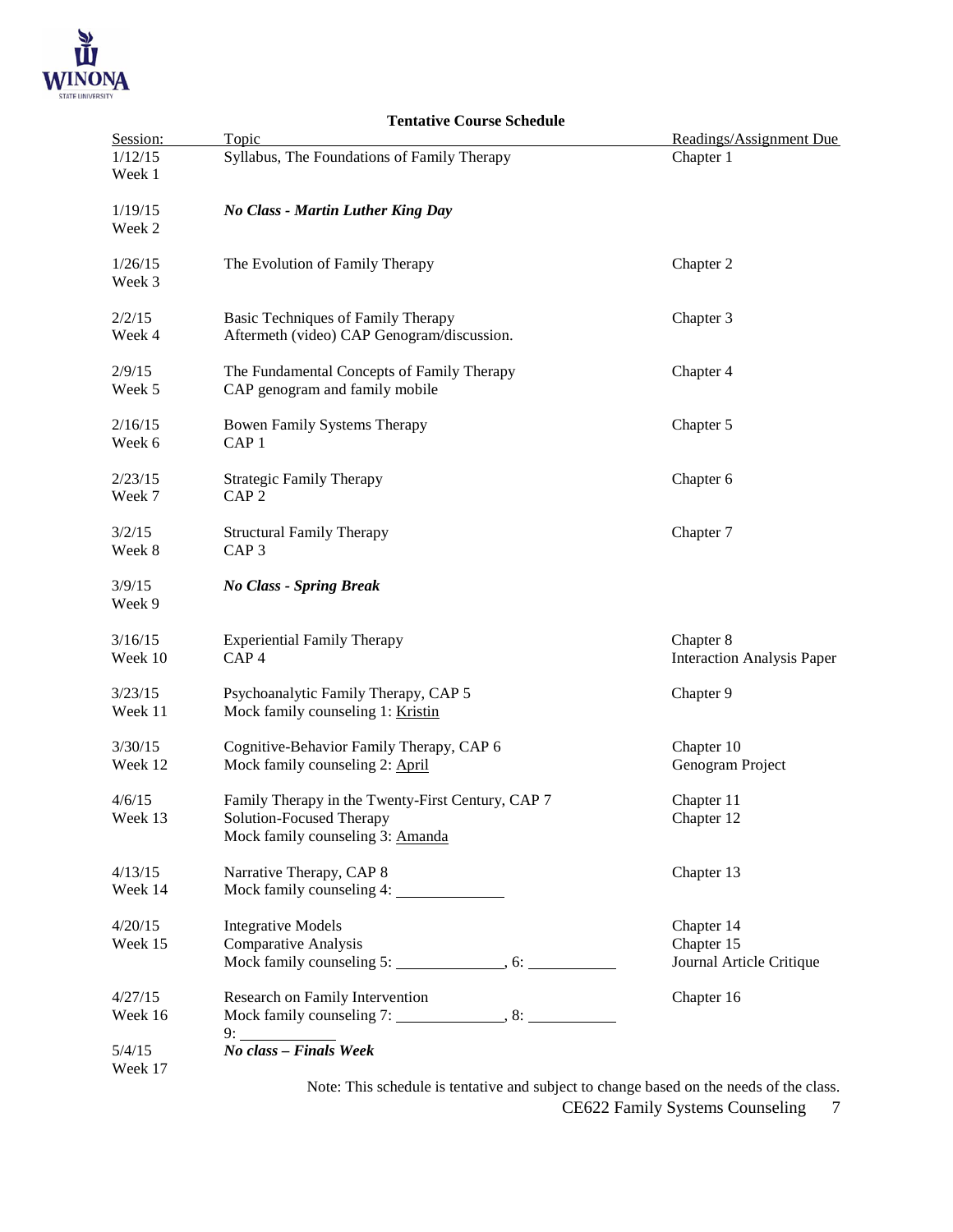

## **University Expectations and Resources:**

Academic Integrity:The collegiate policy on plagiarism and cheating is outlined in the Student Handbook. It is your responsibility to be aware of this policy. You can also find it online at: [http://www.winona.edu/sld/academicintegrity.asp.](http://www.winona.edu/sld/academicintegrity.asp)

Accommodations: According to Section 504 of the Rehabilitation Act of 1973, students with disabilities have the right to receive necessary reasonable accommodations and support services to allow equal access at Winona State University. If you have a disability that requires accommodations, you are eligible for support through access services, found at [http://www.winona.edu/accessservices/gettingstarted.asp.](http://www.winona.edu/accessservices/gettingstarted.asp)

Commitment To Inclusive Excellence: WSU recognizes that our individual differences can deepen our understanding of one another and the world around us, rather than divide us. In this class, people of all ethnicities, genders and gender identities, religions, ages, sexual orientations, disabilities, socioeconomic backgrounds, regions, and nationalities are strongly encouraged to share their rich array of perspectives and experiences. If you feel your differences may in some way isolate you from WSU's community or if you have a need of any specific accommodations, please speak with the instructor early in the semester about your concerns and what we can do together to help you become an active and engaged member of our class and community. Campus resources for students: [http://www.winona.edu/diversity/estatement.asp.](http://www.winona.edu/diversity/estatement.asp)

#### **Graduate Student Resources:**

General Information: Academic calendar, forms and other procedures for graduate students can be found at<http://www.winona.edu/gradstudies/currentstudents.asp>

## WSU-Rochester Student & Campus Services, UCR Room SS128, 285-7100, [\(www.winona.edu/rochester/\)](http://www.winona.edu/rochester/) :

- RCTC Counseling Center, UCR Room SS133; 285-7260 [\(www.rctc.edu/counseling\\_career\\_center/](http://www.rctc.edu/counseling_career_center/))
- UCR Learning Center, UCR Room AT306; 285-7182

Counseling Services : Graduate school can be very stressful. Counselors are available in Winona and through partnership with RCTC on the UCR campus to help you with a wide range of difficulties. WSU counselors in Winona are located in the Integrated Wellness Complex 222 and they can be reached at 457-5330. The RCTC Counseling Center is located in SS 133 and can be reached at 285-7260.

Other Support Services: WSU-Rochester Student & Campus Services Office and the WSU Inclusion and Diversity Office are dedicated to helping students of all races, ethnicities, economic backgrounds, nationalities, and sexual orientations. They offer tutoring and a wide range of other resources. The WSU-R Student & Campus Services Office is located in Room SS128 on the UCR campus and can be reached at 285-7100. The WSU Inclusion and Diversity Office is in Kryzsko Commons Room 122, and they can be reached at 457-5595. Information about the *KEAP Center*, dedicated to supporting diversity on campus, can be found here: http://www.winona.edu/diversity/22.asp.

• *UCR Learning Center - Rochester*-For help with writing and the development of papers on the WSU-Rochester campus, contact personnel in AT306 or call 285-7182.